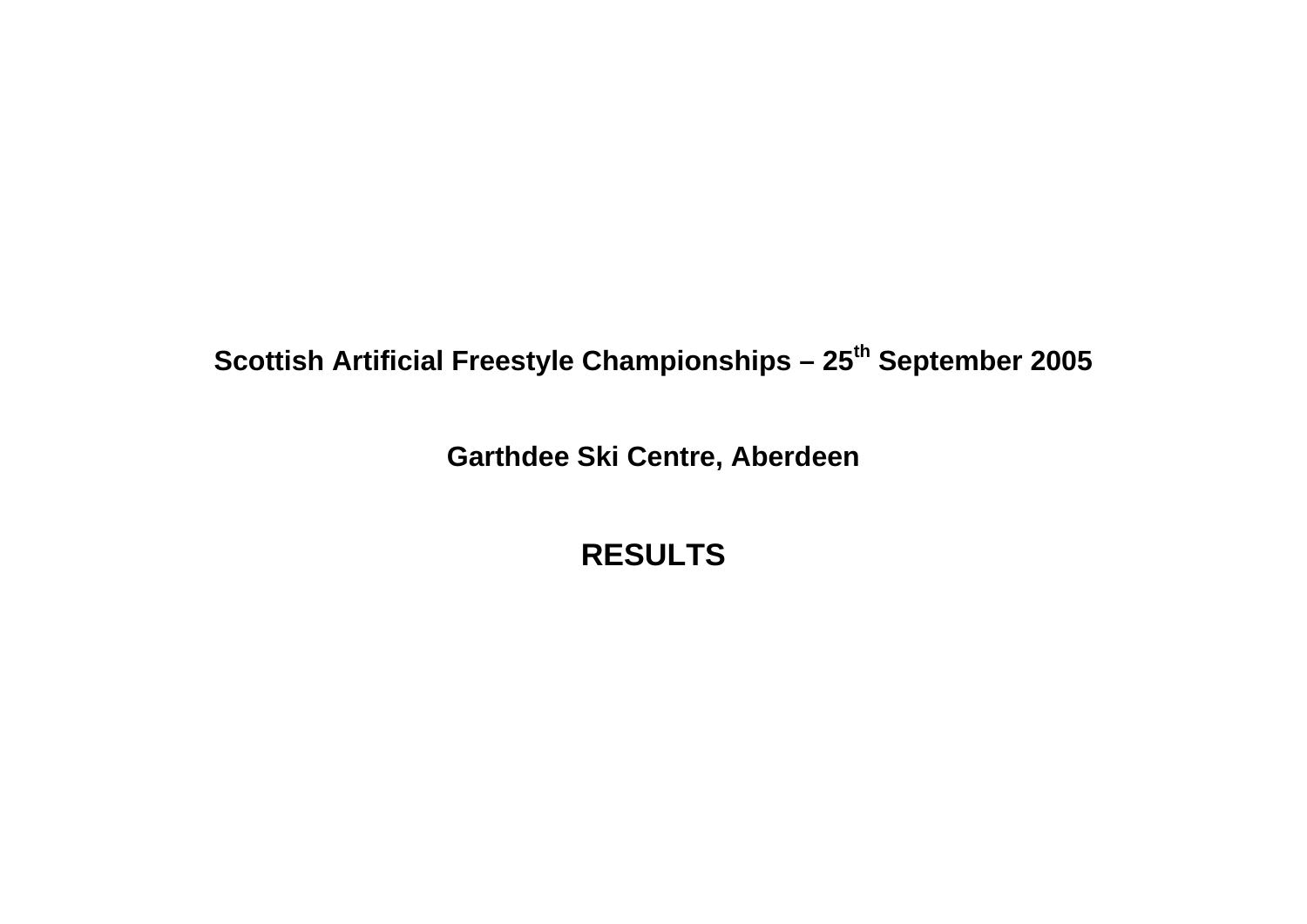#### **MOGULS**

|     | <b>First Run</b> |                 |     |         |         |         |         |         |       | <b>Paceset</b> | 8.50 |                               |
|-----|------------------|-----------------|-----|---------|---------|---------|---------|---------|-------|----------------|------|-------------------------------|
| Bib | Forename         | Surname         | M/F |         | Turns   |         |         |         | Total | Time           |      | <b>Time Score Total Score</b> |
|     |                  |                 |     | Judge 1 | Judge 2 | Judge 3 | Judge 4 | Judge 5 | turns |                |      |                               |
| 37  | Mike             | Hewson          | м   | 3.10    | 3.20    | 3.30    | 3.00    | 2.80    | 9.30  | 11.66          | 2.65 | 11.95                         |
| 38  | <b>Ben</b>       | <b>Thorburn</b> | M   | 3.20    | 3.40    | 3.00    | 3.30    | 2.70    | 9.50  | 10.93          | 3.33 | 12.83                         |
| 40  | Simon            | <b>Bates</b>    | M   | 2.80    | 2.30    | 3.40    | 3.40    | 3.30    | 9.50  | 9.11           | 5.05 | 14.55                         |
| 36  | Daniel           | McMenemy        | M   | 1.50    | 1.80    | 1.60    | 2.20    | 1.80    | 5.20  | 19.81          | 0.00 | 5.20                          |
| 32  | Martin           | Nankoo          | M   | 4.30    | 4.60    | 4.70    | 4.60    | 4.70    | 13.90 | 8.60           | 5.53 | 19.43                         |
| 42  | Jack             | Smith           | M   | 3.60    | 3.80    | 3.90    | 3.40    | 3.50    | 10.90 | 11.31          | 2.98 | 13.88                         |
| 45  | Angus            | <b>Buchan</b>   | M   | 2.90    | 2.70    | 2.90    | 2.60    | 2.30    | 8.20  | 10.49          | 3.75 | 11.95                         |
| 41  | Kate             | Williams        | F   | 3.10    | 3.70    | 3.50    | 3.30    | 3.20    | 10.00 | 11.08          | 3.19 | 13.19                         |
| 44  | Murray           | <b>Buchan</b>   | M   | 2.80    | 3.40    | 3.30    | 2.80    | 3.40    | 9.50  | 12.81          | 1.56 | 11.06                         |
| 33  | Ellie            | Koyander        | F   | 3.30    | 3.50    | 3.40    | 3.30    | 3.60    | 10.20 | 11.46          | 2.83 | 13.03                         |
| 39  | Gavin            | MacKay          | M   | 2.50    | 2.40    | 1.70    | 2.40    | 2.10    | 6.90  | 10.46          | 3.78 | 10.68                         |

#### **MOGULS**

|     | <b>Second Run</b> |               |     |         |                         |         |         |         |                | <b>Paceset</b> | 8.50 |                        |
|-----|-------------------|---------------|-----|---------|-------------------------|---------|---------|---------|----------------|----------------|------|------------------------|
| Bib | Forename          | Surname       | M/F | Judge 1 | <b>Turns</b><br>Judge 2 | Judge 3 | Judge 4 | Judge 5 | Total<br>turns | Time           |      | Time Score Total Score |
| 42  | Jack              | Smith         | M   | 3.50    | 3.70                    | 3.90    | 3.70    | 3.50    | 10.90          | 10.84          | 3.42 | 14.32                  |
| 39  | Gavin             | MacKay        | M   | 2.70    | 3.40                    | 2.90    | 3.20    | 3.00    | 9.10           | 10.07          | 4.14 | 13.24                  |
| 36  | Daniel            | McMenemy      | M   | 1.80    | 2.00                    | 1.50    | 2.20    | 1.90    | 5.70           | 18.24          | 0.00 | 5.70                   |
| 45  | Angus             | <b>Buchan</b> | M   | 1.80    | 1.80                    | 1.40    | 1.50    | 1.00    | 4.70           | 9.47           | 4.71 | 9.41                   |
| 38  | Ben               | Thorburn      | M   | 3.40    | 3.50                    | 3.30    | 3.10    | 2.80    | 9.80           | 10.47          | 3.77 | 13.57                  |
| 44  | Murray            | <b>Buchan</b> | M   | 3.00    | 3.30                    | 3.60    | 3.20    | 3.40    | 9.90           | 12.72          | 1.65 | 11.55                  |
| 37  | Mike              | <b>Hewson</b> | M   | 1.50    | 1.30                    | 1.20    | 1.60    | 1.00    | 4.00           | 11.02          | 3.25 | 7.25                   |
| 33  | Ellie             | Koyander      | F   | 3.60    | 3.70                    | 3.50    | 3.50    | 3.80    | 10.80          | 11.56          | 2.74 | 13.54                  |
| 41  | Kate              | Williams      | F   | 3.80    | 4.00                    | 4.00    | 3.60    | 3.90    | 11.70          | 11.02          | 3.25 | 14.95                  |
| 40  | Simon             | <b>Bates</b>  | M   | 4.00    | 4.50                    | 4.90    | 4.50    | 4.80    | 13.80          | 8.64           | 5.49 | 19.29                  |
| 32. | Martin            | Nankool       | м   | 3.80    | 4 1 0                   | 4.60    | 4 1 0   | 4.50    | 1270           | 8.19           | 591  | 1861                   |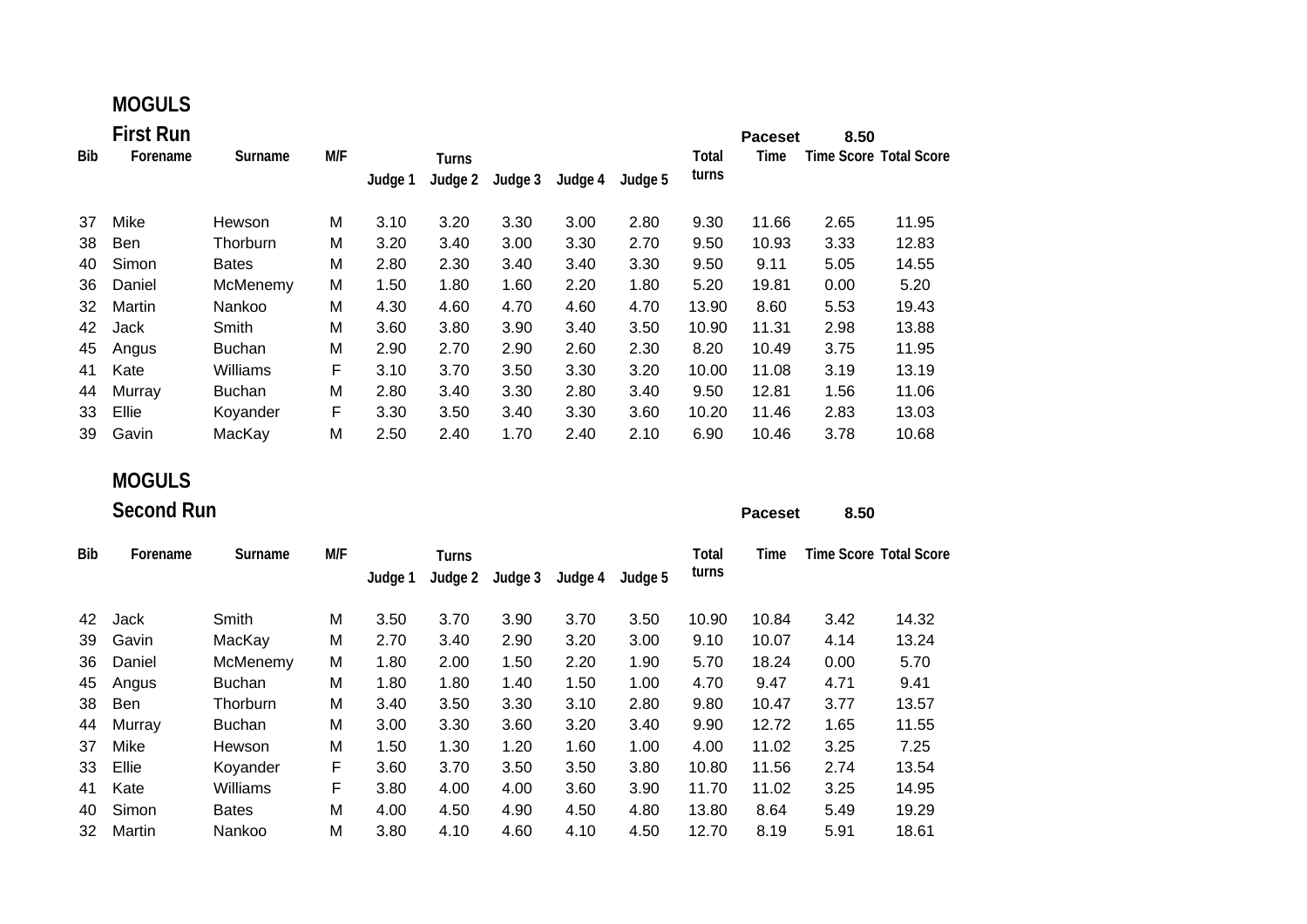## **Overall Results Moguls**

| Bib |            |               |   | 1st Run | 2nd Run | <b>Best Run Position</b> |      | % score |
|-----|------------|---------------|---|---------|---------|--------------------------|------|---------|
| 32  | Martin     | Nankoo        | M | 19.43   | 18.61   | 19.43                    | 1    | 100.00  |
| 33  | Ellie      | Koyander      | F | 13.03   | 13.54   | 13.54                    | 5    | 69.69   |
| 36  | Daniel     | McMenemy      | M | 5.20    | 5.70    | 5.70                     | 11   | 29.34   |
| 37  | Mike       | Hewson        | М | 11.95   | 7.25    | 11.95                    | $8=$ | 61.50   |
| 38  | <b>Ben</b> | Thorburn      | M | 12.83   | 13.57   | 13.57                    | 6    | 69.84   |
| 39  | Gavin      | MacKay        | M | 10.68   | 13.24   | 13.24                    | 7    | 68.14   |
| 40  | Simon      | <b>Bates</b>  | M | 14.55   | 19.29   | 19.29                    | 2    | 99.28   |
| 41  | Kate       | Williams      | F | 13.19   | 14.95   | 14.95                    | 3    | 76.94   |
| 42  | Jack       | Smith         | M | 13.88   | 14.32   | 14.32                    | 4    | 73.70   |
| 44  | Murray     | <b>Buchan</b> | М | 11.06   | 11.55   | 11.55                    | 10   | 59.44   |
| 45  | Angus      | <b>Buchan</b> | м | 11.95   | 9.41    | 11.95                    | $8=$ | 61.50   |

| <b>Head Judge Peter Bates</b>           |
|-----------------------------------------|
| <b>Chief of Competition Kay Bates</b>   |
| <b>Technical Delegate Kay Bates</b>     |
| <b>Chief of Calculation Peter Bates</b> |
| <b>Timekeeper Richard Woollcombe</b>    |
| <b>Starter Helen Booth</b>              |

**Judge 1 Steve Adamson Competitivity** Chief Bates **Judge 3 Peter Bates Judge 4 David Stobie Judge 5 Kay Bates**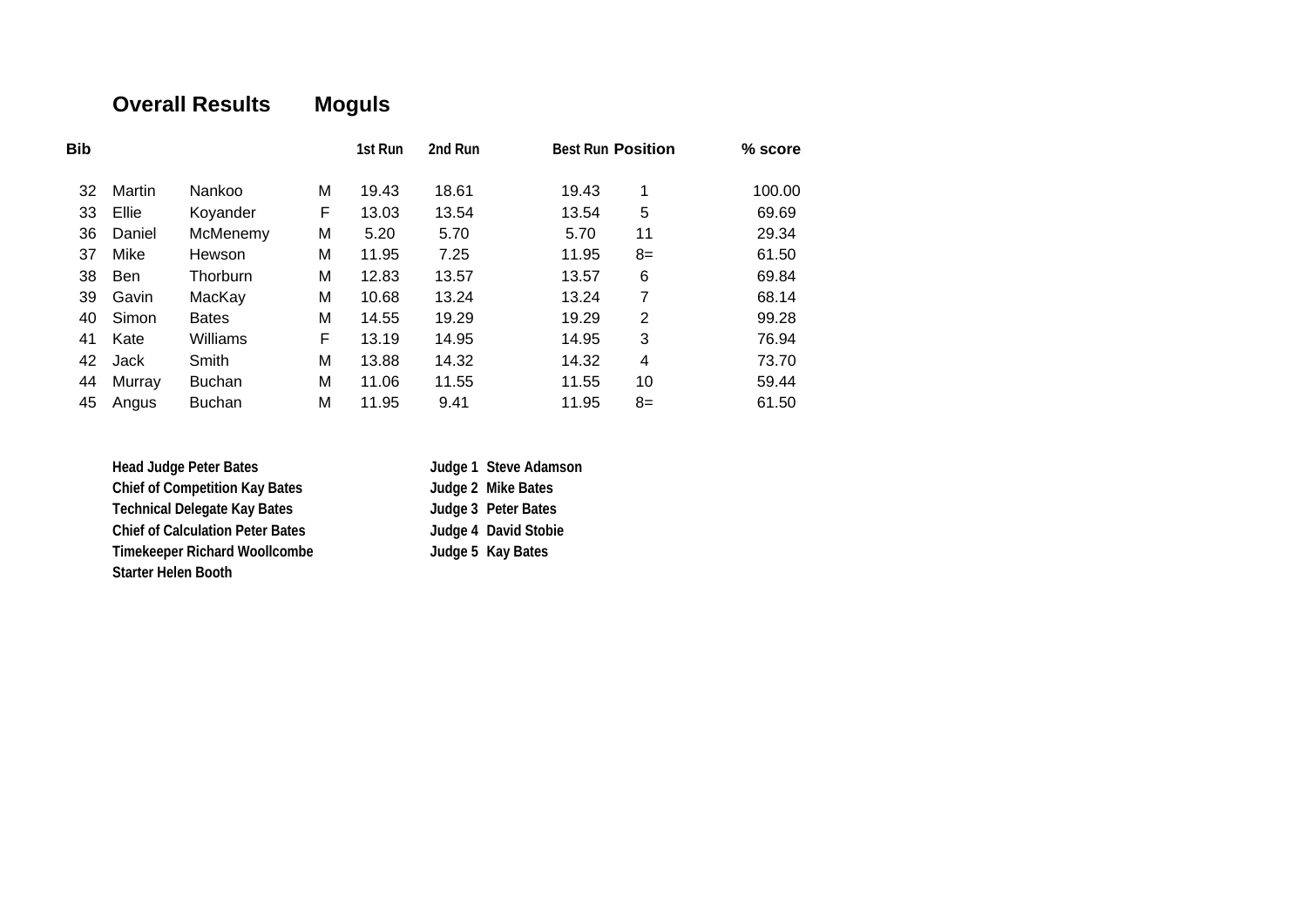### **BIG AIR**

| <b>First Run</b> |     | Jump              | Judge 1<br>Air | Judge 2 | Judge 3 | Judge 4<br><b>Show</b>      | Judge 5<br><b>Show</b> | Total<br><b>Score</b> |
|------------------|-----|-------------------|----------------|---------|---------|-----------------------------|------------------------|-----------------------|
| Surname          | M/F |                   |                |         |         |                             |                        |                       |
| Woollcombe       | M   | <b>Back</b>       | 17             | 15      | 13      | 15                          | 15                     | 75                    |
| McMenemy         | M   | Strt              | 12             | 10      | 2       | 5                           | 3                      | 32                    |
| Williams         | F   | 180 <sub>q</sub>  | 8              | 6       | 5       |                             | 5                      | 31                    |
| Nankoo           | M   | Xg                | 18             | 14      | 4       | 14                          | 15                     | 65                    |
| Ainsworth        | F   | K                 | 7              | 7       | 3       | 8                           | 6                      | 31                    |
| Smith            | M   | 360               | 15             | 9       | 8       | 10                          | 10                     | 52                    |
| Koyander         | F   | <b>TS</b>         | 15             | 15      | 5       | 9                           | 7                      | 51                    |
| <b>Buchan</b>    | M   | Scrmsm            | 18             | 17      | 7       | 14                          | 13                     | 69                    |
| Hewson           | M   | 180               | 17             | 4       | 5       | 10                          | 7                      | 43                    |
| <b>Buchan</b>    | M   | 360X <sub>g</sub> | 16             | 15      | 10      | 9                           | 11                     | 61                    |
| <b>Bates</b>     | M   | BackX             | 16             | 18      | 14      | 16                          | 15                     | 79                    |
| Thorburn         | M   | Back              | 15             | 13      | 12      | 15                          | 13                     | 68                    |
| MacKay           | M   | 360pos            | 13             | 7       | 8       | 9                           | 9                      | 46                    |
|                  |     |                   |                |         |         | <b>Execution Difficulty</b> |                        |                       |

#### **BIG AIR**

| <b>Second Run</b>          |               |   | Jump        | Judge 1<br>Air | Judge 2<br><b>Execution Difficulty</b> | Judge 3 | Judge 4<br><b>Show</b> | Judge 5<br><b>Show</b> | <b>Total</b><br><b>Score</b> |
|----------------------------|---------------|---|-------------|----------------|----------------------------------------|---------|------------------------|------------------------|------------------------------|
| M/F<br>Surname<br>Forename |               |   |             |                |                                        |         |                        |                        |                              |
| Ellie                      | Koyander      | F | S           | 14             | 16                                     | 3       | 10                     | 12                     | 55                           |
| Jack                       | Smith         | M | 360mute     | 8              | 6                                      |         | 8                      | 7                      | 36                           |
| Anthony                    | Woollcombe    | M | 360Xq       | 15             | 14                                     | 11      | 12                     | 12                     | 64                           |
| Martin                     | Nankoo        | M | <b>TTTS</b> | 18             | 8                                      | 9       | 8                      | 13                     | 56                           |
| Mike                       | Hewson        | M | 360         | 17             | 6                                      | 8       | 12                     | 11                     | 54                           |
| Gavin                      | MacKay        | M | <b>Back</b> | 7              | 4                                      | 6       | 7                      | 6                      | 30                           |
| Daniel                     | McMenemy      | M | Safety      | 12             | 3                                      | 3       | 7                      | 4                      | 29                           |
| Kate                       | Williams      | F | 360         | 12             | 13                                     | 8       | 8                      | 8                      | 49                           |
| Ben                        | Thorburn      | M | 180         | 13             | 5                                      | 5       | 8                      | 9                      | 40                           |
| Sarah                      | Ainsworth     | F | S           | 6              | 6                                      | 3       | 7                      | 5                      | 27                           |
| Angus                      | <b>Buchan</b> | M | 360safety   | 13             | 9                                      | 9       | 9                      | 12                     | 52                           |
| Simon                      | <b>Bates</b>  | M | <b>Back</b> | 15             | 17                                     | 12      | 15                     | 15                     | 74                           |
| Murray                     | Buchan        | M | $-540$      | 12             | 15                                     | 16      | 14                     | 17                     | 74                           |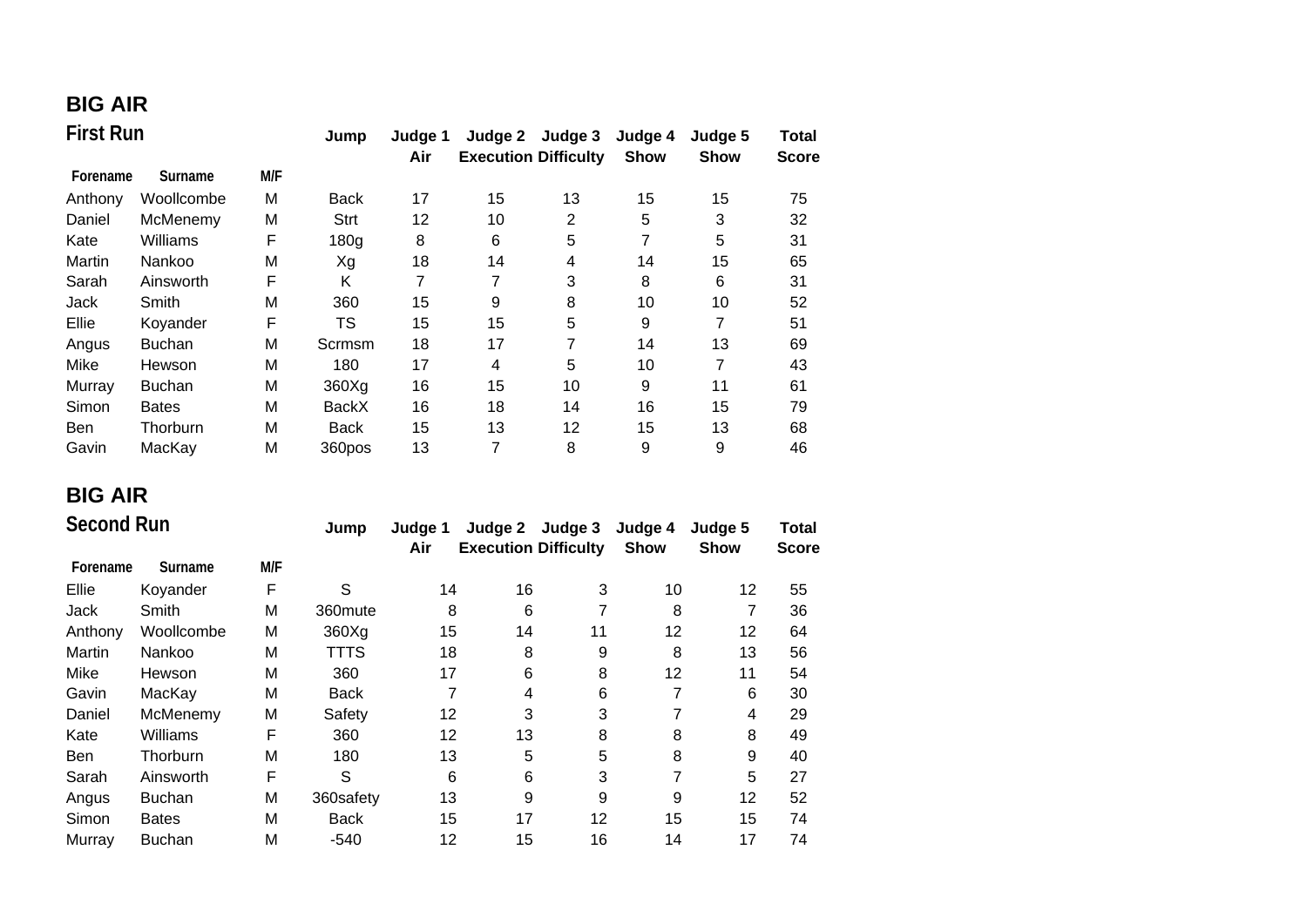### **BIG AIR**

| Third Run  |               |     | Jump         | Judge 1<br>Air | Judge 2<br><b>Execution Difficulty</b> | Judge 3 | Judge 4<br><b>Show</b> | Judge 5<br><b>Show</b> | <b>Total</b><br><b>Score</b> |
|------------|---------------|-----|--------------|----------------|----------------------------------------|---------|------------------------|------------------------|------------------------------|
| Forename   | Surname       | M/F |              |                |                                        |         |                        |                        |                              |
| Anthony    | Woollcombe    | M   | <b>BackX</b> | 15             | 9                                      | 14      | 14                     | 13                     | 65                           |
| Simon      | <b>Bates</b>  | M   | <b>Back</b>  | 16             | 19                                     | 12      | 16                     | 16                     | 79                           |
| <b>Ben</b> | Thorburn      | M   | 360safety    | 16             | 11                                     | 9       | 11                     | 13                     | 60                           |
| Ellie      | Koyander      | F   | TS           | 15             | 13                                     | 5       | 10                     | 7                      | 50                           |
| Angus      | <b>Buchan</b> | M   | 720          | 8              | 3                                      | 10      | 9                      | 6                      | 36                           |
| Daniel     | McMenemy      | M   | S            | 12             | 5                                      | 3       | 9                      | 7                      | 36                           |
| Jack       | Smith         | M   | Stall360     | 9              | $\overline{2}$                         | 7       | 8                      | 10                     | 36                           |
| Kate       | Williams      | F   | S            | 15             | 19                                     | 3       | 11                     | 12                     | 60                           |
| Mike       | Hewson        | M   | 540mute      | 16             | 5                                      | 10      | 11                     | 11                     | 53                           |
| Martin     | Nankoo        | Μ   | XgS          | 17             | 8                                      | 5       | 14                     | 16                     | 60                           |
| Murray     | <b>Buchan</b> | M   | 720g         | 17             | 15                                     | 17      | 14                     | 18                     | 81                           |
| Sarah      | Ainsworth     | F   | S            | 8              | 13                                     | 3       | 8                      | 5                      | 37                           |
| Gavin      | MacKay        | M   | <b>Back</b>  | 13             | 12                                     | 12      | 13                     | 13                     | 63                           |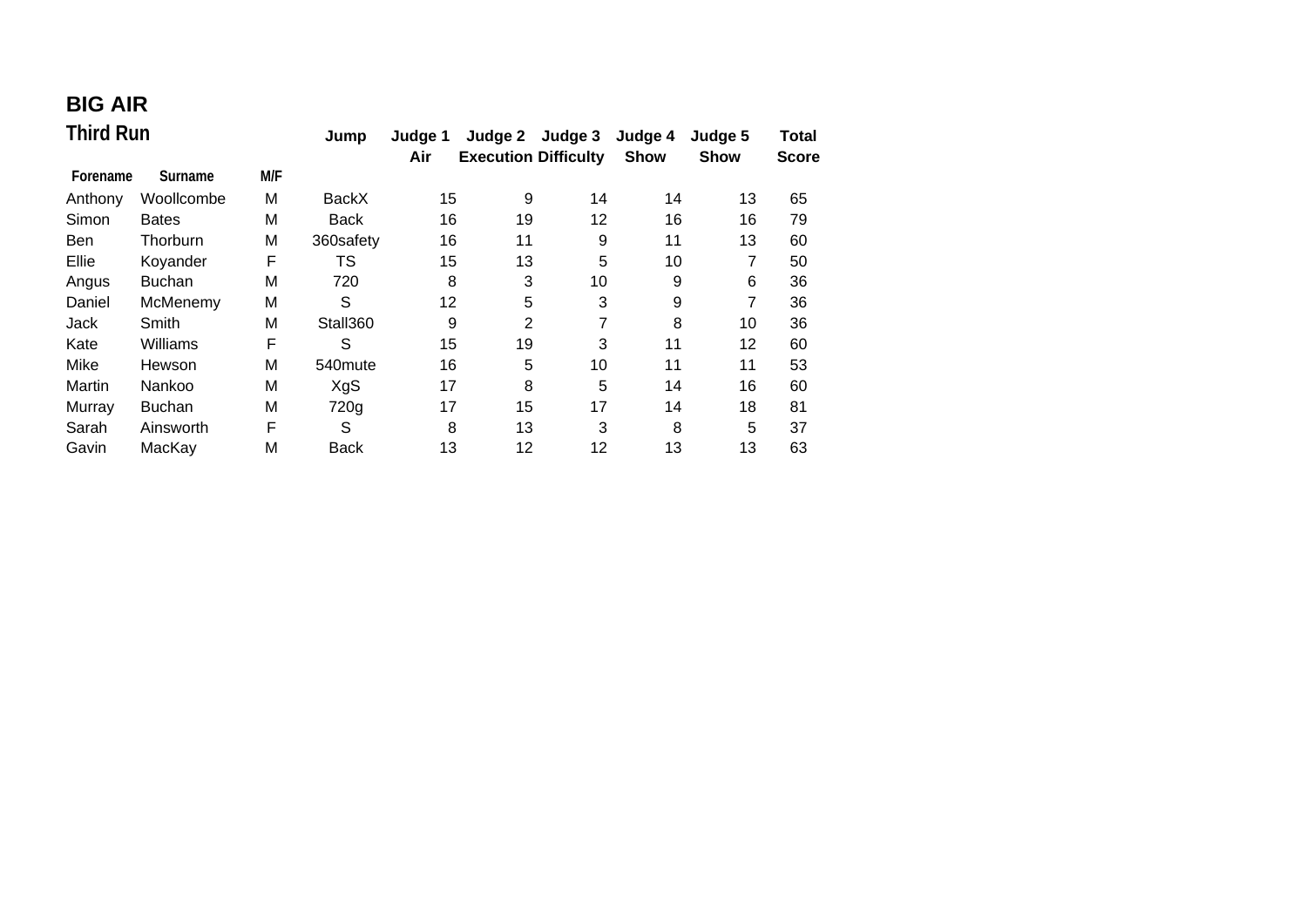## **Final Score Big Air**

| Forename | Surname         | M/F | Run 1<br>jump | Run 1<br>score | Run 2<br>jump | Run 2<br>score | Run 3<br>jump | Run 3<br>score | Total<br><b>Score</b> | <b>Position</b> | % Score |
|----------|-----------------|-----|---------------|----------------|---------------|----------------|---------------|----------------|-----------------------|-----------------|---------|
|          |                 |     |               |                |               |                |               |                |                       |                 |         |
| Anthony  | Woollcombe      | M   | $\pmb{0}$     | 75             | 0             | 64             | 0             | 65             | 140                   | 3               | 88.61   |
| Martin   | Nankoo          | M   | 0             | 65             | 0             | 56             | 0             | 60             | 125                   | 5               | 79.11   |
| Ellie    | Koyander        | F   | 0             | 51             | 0             | 55             | 0             | 50             | 106                   | 10              | 67.09   |
| Daniel   | McMenemy        | M   | 0             | 32             | 0             | 29             | 0             | 36             | 68                    | $12 =$          | 43.04   |
| Mike     | Hewson          | M   | 0             | 43             | 0             | 54             | 0             | 53             | 107                   | 9               | 67.72   |
| Ben      | Thorburn        | M   | 0             | 68             | 0             | 40             | 0             | 60             | 128                   | 4               | 81.01   |
| Gavin    | MacKay          | M   | 0             | 46             | 0             | 30             | 0             | 63             | 109                   |                 | 68.99   |
| Simon    | <b>Bates</b>    | M   | 0             | 79             | 0             | 74             | 0             | 79             | 158                   |                 | 100.00  |
| Kate     | <b>Williams</b> | F   | 0             | 31             | 0             | 49             | 0             | 60             | 109                   | 7               | 68.99   |
| Jack     | Smith           | M   | 0             | 52             | 0             | 36             | 0             | 36             | 88                    | 11              | 55.70   |
| Sarah    | Ainsworth       | F   | 0             | 31             | 0             | 27             | 0             | 37             | 68                    | $12 =$          | 43.04   |
| Murray   | <b>Buchan</b>   | M   | 0             | 61             | 0             | 74             | 0             | 81             | 155                   | $\overline{2}$  | 98.10   |
| Angus    | <b>Buchan</b>   | M   | 0             | 69             | 0             | 52             | 0             | 36             | 121                   | 6               | 76.58   |

| <b>Head Judge Peter Bates</b>           | Judge 1 Steve Adamson |
|-----------------------------------------|-----------------------|
| <b>Chief of Competition Kay Bates</b>   | Judge 2 Peter Bates   |
| <b>Technical Delegate Kay Bates</b>     | Judge 3 Mike Bates    |
| <b>Chief of Calculation Peter Bates</b> | Judge 4 David Stobie  |
| <b>Starter Helen Booth</b>              | Judge 5 Kay Bates     |
|                                         |                       |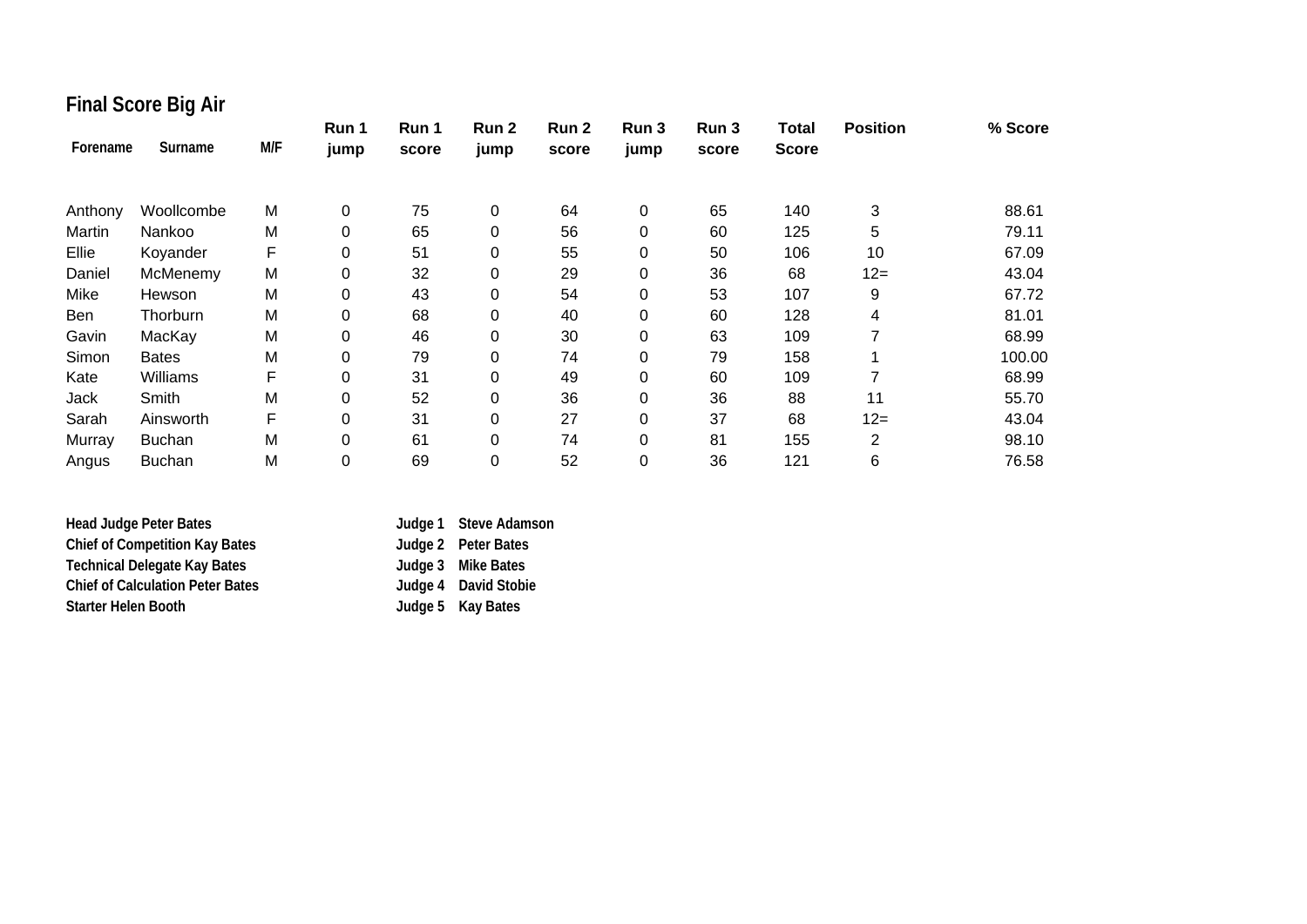#### **QUARTER PIPE**

|     | <b>First Run</b> |                 |     |                |         |                                        |                        |                        |                       |
|-----|------------------|-----------------|-----|----------------|---------|----------------------------------------|------------------------|------------------------|-----------------------|
| Bib | Forename         | Surname         | M/F | Judge 1<br>Air | Judge 2 | Judge 3<br><b>Execution Difficulty</b> | Judge 4<br><b>Show</b> | Judge 5<br><b>Show</b> | Total<br><b>Score</b> |
| 38  | <b>Ben</b>       | Thorburn        | М   | 5              | 8       | 12                                     | 12                     | 11                     | 48                    |
| 44  | Murray           | <b>Buchan</b>   | М   | 12             | 17      | 18                                     | 15                     | 16                     | 78                    |
| 40  | Simon            | <b>Bates</b>    | M   | 14             | 8       | 4                                      | 11                     | 7                      | 44                    |
| 37  | Mike             | Hewson          | M   | 14             | 16      | 8                                      | 14                     | 15                     | 67                    |
| 41  | Kate             | <b>Williams</b> | F   | 8              | 14      | 12                                     | 11                     | 12                     | 57                    |
| 42  | Jack             | Smith           | M   | 11             | 11      | 5                                      | 10                     | 11                     | 48                    |
| 36  | Daniel           | McMenemy        | M   | 7              | 6       | 3                                      | 8                      | 8                      | 32                    |
| 30  | Anthony          | Woollcombe      | М   | 13             | 14      | 8                                      | 13                     | 12                     | 60                    |
| 39  | Gavin            | MacKay          | M   | 13             | 10      | 7                                      | 11                     | 10                     | 51                    |
| 33  | Ellie            | Koyander        | F   | 9              | 4       | 6                                      | 7                      | 7                      | 33                    |
| 45  | Angus            | <b>Buchan</b>   | М   | 10             | 17      | 10                                     | 16                     | 17                     | 70                    |
| 32  | Martin           | Nankoo          | M   | 15             | 17      | 8                                      | 16                     | 17                     | 73                    |

#### **QUARTER PIPE**

|            | <b>Second Run</b> |               |     |                |                                        |         |                        |                        |                       |
|------------|-------------------|---------------|-----|----------------|----------------------------------------|---------|------------------------|------------------------|-----------------------|
| <b>Bib</b> | Forename          | Surname       | M/F | Judge 1<br>Air | Judge 2<br><b>Execution Difficulty</b> | Judge 3 | Judge 4<br><b>Show</b> | Judge 5<br><b>Show</b> | Total<br><b>Score</b> |
| 44         | Murray            | <b>Buchan</b> | М   | 15             | 15                                     | 7       | 13                     | 12                     | 62                    |
| 37         | Mike              | Hewson        | M   | 10             | 9                                      | 12      | 16                     | 16                     | 63                    |
| 41         | Kate              | Williams      | F   | 10             | 14                                     | 12      | 11                     | 13                     | 60                    |
| 32         | Martin            | Nankoo        | M   | 16             | 17                                     | 9       | 16                     | 16                     | 74                    |
| 30         | Anthony           | Woollcombe    | M   | 14             | 17                                     | 8       | 13                     | 13                     | 65                    |
| 42         | <b>Jack</b>       | Smith         | M   | 9              | 8                                      | 10      | 11                     | 12                     | 50                    |
| 39         | Gavin             | MacKay        | M   | 4              | 3                                      | 4       | 6                      | 8                      | 25                    |
| 40         | Simon             | <b>Bates</b>  | M   | 12             | 8                                      | 6       | 12                     | 11                     | 49                    |
| 38         | Ben               | Thorburn      | M   | 9              | 3                                      | 13      | 17                     | 19                     | 61                    |
| 45         | Angus             | <b>Buchan</b> | M   | 7              | 8                                      | 11      | 13                     | 12                     | 51                    |
| 36         | Daniel            | McMenemy      | M   | 7              | 5                                      | 4       | 8                      | 8                      | 32                    |
| 33         | Ellie             | Koyander      | F   | 12             | 16                                     | 7       | 10                     | 10                     | 55                    |